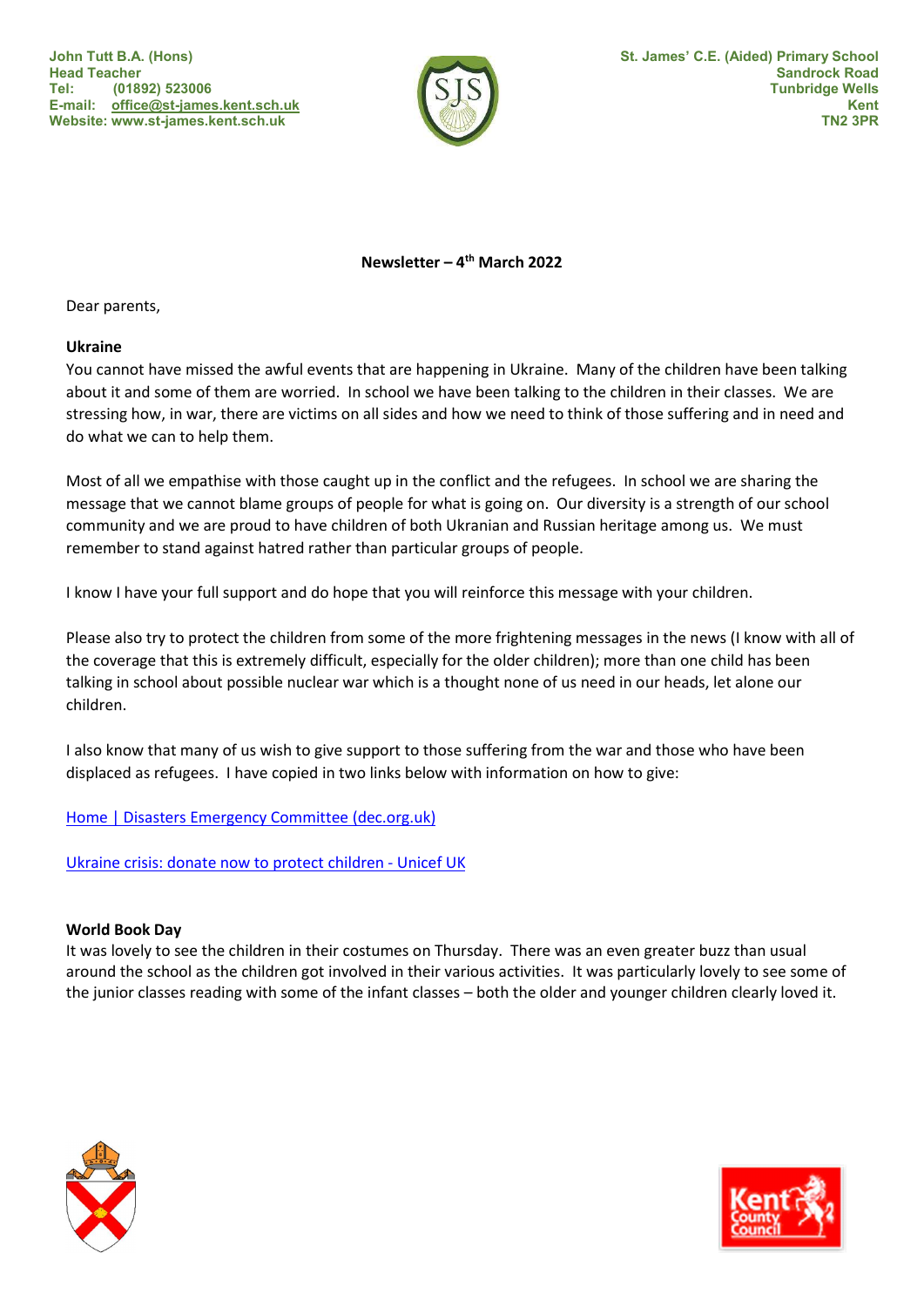



## COMIC RELIEF RED NOSES

Thank you to everyone who bought a red nose in aid of Comic Relief. They sold like hot cakes and we could have sold the same amount all over again. We raised £351.25. Thank you for your support.

### Netball Tournament News



Having not been able to compete in this tournament for the past two years, St James was keen to take part this year. The tournament was broken up into four sections and we played the teams in our section twice. The games were only six minutes long and although they were competitive St James always was able to control the matches because of their speed down the court and accuracy when shooting. They won their section easily with only one goal conceded. In the semi-final they played Broadwater Down. Again, accuracy and speed were the reasons why they won, again without conceding any goals. The final against Ide Hill was very competitive, however St James' dominated play and won which meant that we are the champions! Well done to the team!

Miss Gibson

### EYFS and KS1 Marvellous Middle

Last week Reception, Year 1 and Year 2 were visited by Mr Starman and his travelling Planetarium for our Marvellous Middle. We went inside the enormous dome and we saw the stars and planets and how they move in the night sky. We pretended we were astronauts about to journey to the moon. Did you know it takes four days to get there? Mr Starman showed us films of astronauts having fun on the moon and jumping really high. We also saw and heard Neil Armstrong take the first steps for man on the moon. We had an exciting morning and learnt lots about Space!



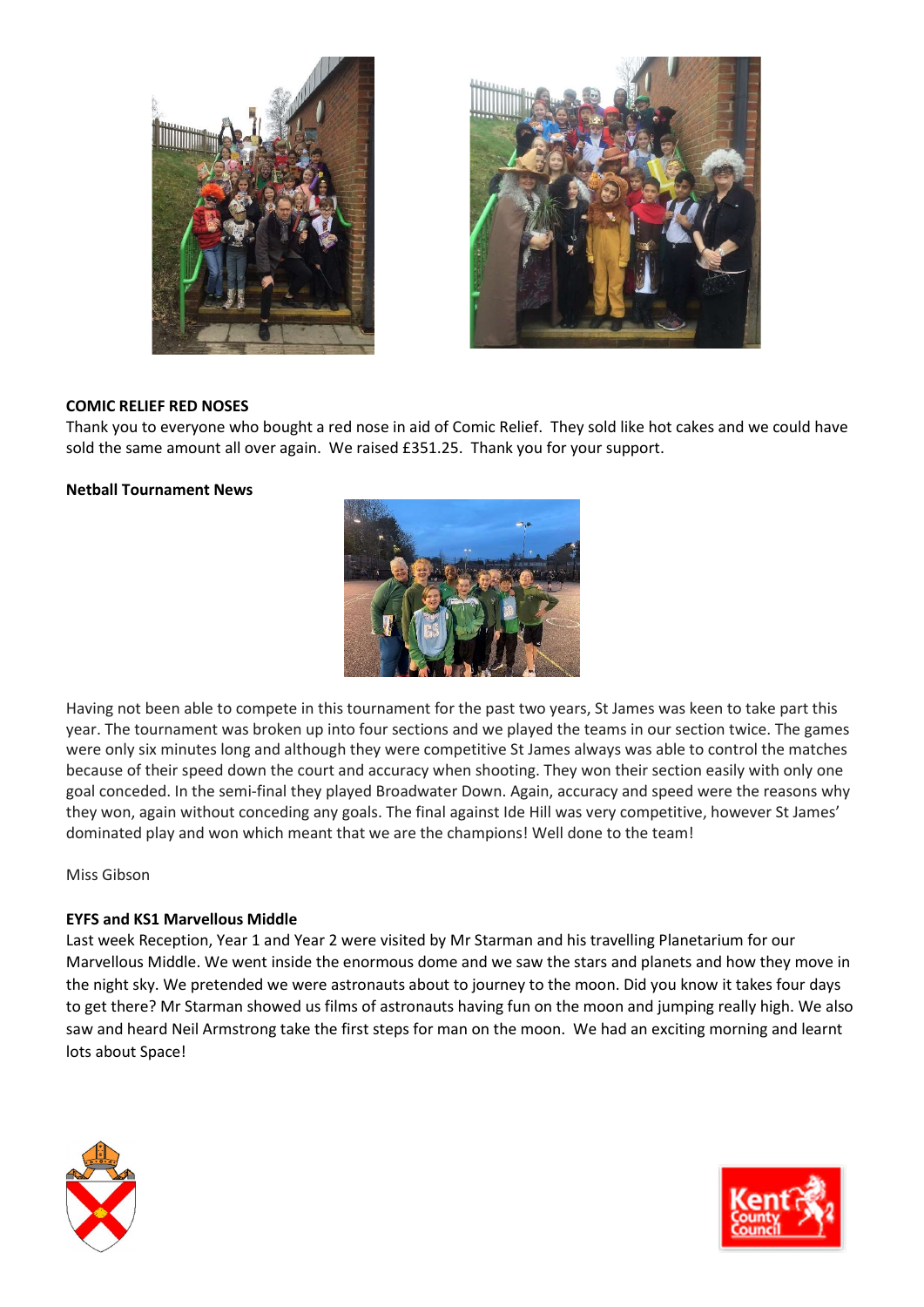

### Forest School news

Exciting news. We have begun to take delivery of hundreds of young trees and shrubs! Most are from the Woodland Trust, but the older trees have been funded by the Lund Grant and have been supplied by Potash Farm, Coblands Garden Centre and TreesDirect.

Over the next month, lots of the children will help plant these in various locations within the school grounds with the hope that they can be enjoyed by our current school community and future generations.

One of the areas to be planted up is the stretch of grass just inside the main gate to the school in front of the Junior playground. Please do not let your children walk or climb on this area so that the baby plants get a chance to take root without being damaged and to avoid being hurt, as some plants will have prickles. Thank you!

Mrs Hadley

## Medicines in school

Please do not give your children medication to self-administer while in school – I am sure you understand why it is not safe or appropriate for children to take medicines themselves. If you have prescription medication that needs administering during the school day, please come to the school office to complete a form.

If you have non- prescription medication for a child, you will need to come into school to administer that yourself. Thank you.

# Key Stage 2 Accelerated Reader Challenges – 04.03.22

As well as enjoying all the costumes and fun reading activities of World Book Day in school, we were delighted to celebrate the winners of our Key Stage 2 Accelerated Reader challenges this week.

They were:

| Highest Individual Word Count | <b>Highest Number of Quizzes</b><br>Achieved | <b>Highest Class Word Count</b> |
|-------------------------------|----------------------------------------------|---------------------------------|
| Harry in Kestrel Class        | Isabelle in Deer Class                       | <b>Kestrel Class</b>            |
| 998.752 words                 | 28 quizzes                                   | 2,503,149 words                 |
|                               |                                              |                                 |

Congratulations to all children. Ms Simpson